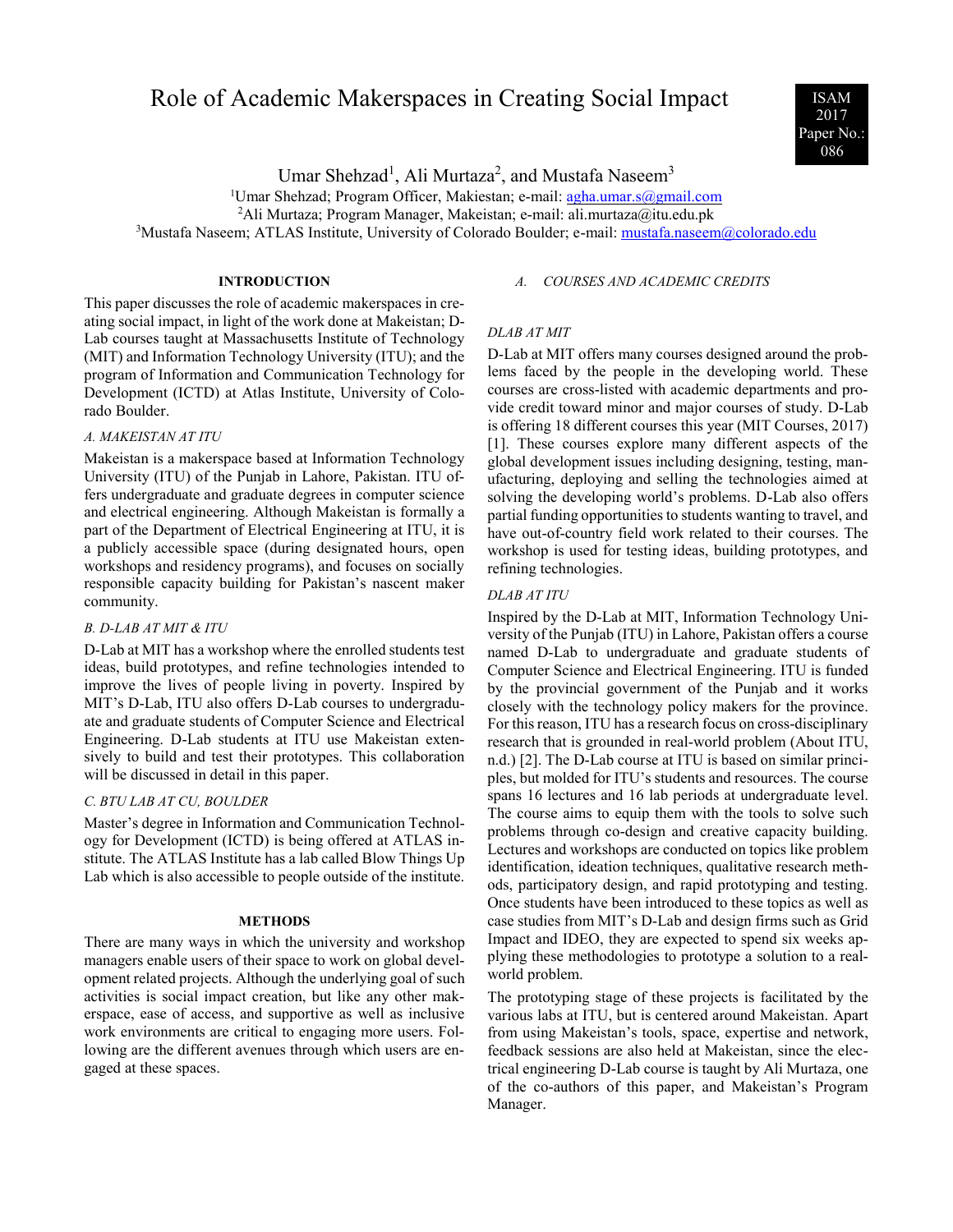# *MS-TMS (ICTD) AT ATLAS, CU BOULDER*

Alliance for Technology, Learning and Society (ATLAS) institute at the University of Colorado Boulder is an interdisciplinary institute that offers various degrees. Their Master's degree in Information and Communication Technology for Development (ICTD) is aimed at helping their students devise or adapt technological solutions to fulfill basic human needs (MS-TMS ICTD, n.d.) [3]. There are different labs and centers for the students at the ATLAS institute where they can learn the use of technology and prototype solutions, but the Blow Things Up (BTU Lab) stands out as it calls itself a hackerspace and has the most flexible membership policy, and is not restricted to ATLAS institute.

# *B. NON ACADEMIC AFFILIATIONS AND PROJECTS*

In addition to the academic side of global development and design for social impact, a framework for real-world applications and research needs to be established.

D-Lab at MIT has a scale-up fellowship program that offers one year of support to social entrepreneurs bringing hardware-based, poverty-alleviating products and services to market at scale. Scale-Ups Fellows receive a \$20,000 grant, tailored mentorship, skills-building, and networking opportunities (D-Lab Scale-ups, n.d.) [4]. D-Lab also helps conduct International Development Design Summits (IDDS) in different parts of the world. IDDS brings together a diverse set of innovators from around the globe to work for a duration of two to four weeks during which they identify development related problems and prototype their solutions (International Developmet Design Summits, n.d.) [5]. Some of the projects continue after the summits are over. Alumni of the International Development Design Summit are eligible to apply for the scale-up grants. D-Lab alumni, fellows, visiting inventors, and other D-Lab associates are allowed to use the shop to pursue international development-related projects.

Numerous projects have come out of ATLAS institute's ICTD track, aimed at solving problems in the real world (ICTD Projects, 2017) [6]. Additionally, there also are projects where ICTD alumni from ATLAS are contributing their skills in development related projects where technology is being used to fulfill societal needs.

Inspired by the impact Makeistan has had on ITU's D-Lab students, a six-week long Designers-in-Residence (DIR) program has recently started at Makeistan which aims to bring together college students and recent graduates from across Pakistan to follow the D-Lab methodology to help solve realworld problems. Among the twelve residents are industrial designers, architects, visual artists, electrical engineers, computer scientists and software engineers. In teams of two, the residents will be working to identify problems in their community, before using our facilities to co-create prototypes with the people who are meant to use them. These prototypes will then be tested by the users, and successful projects will be given the opportunity to seek funding from the Punjab government.

Outside the D-Lab class at ITU and the DIR program, students, tinkerers and professionals unlike se Makeistan for hobby and non-academic projects. Although the scope of such projects is not limited to any specific domain, we encourage students, volunteers and users of the space to take up projects which are aimed at creating social impact. One of the ongoing project which we got funded through one of our donors was an ag-tech project. It is an electro-mechanical safety add-on for a chaff cutting machine.

Another ongoing project is the road surface quality meter. It is a low cost system developed for measuring and analyzing the road surface quality. This has a hardware component that uses data science to solve a classification problem, and has applications in the field of civic tech. It started out as a result of the collaboration with one of the International Center for Journalism's (ICFJ) fellows.

Apart from specific projects, Makeistan also has ongoing partnerships to support organizations that are creating longlasting social change. One such partnership is with SOS Children's Villages Pakistan - one of the country's largest organizations dedicated to helping feed, house and educate orphans. Makeistan has conducted over a dozen workshops with children from SOS, focusing on teaching them skills that may improve their employability in the future.

## **RESULTS AND DISCUSSION**

In context of social impact creation, makerspaces are generally divided into four categories: spaces that; act as social spaces; support wellbeing; serve the needs of the communities they are located in; and reach out to excluded groups. [7]. That is if a makerspace is located in the community they aim to serve.

Apart from giving maximum access to the ITU students, Makeistan reaches out to the excluded groups of the community and support the wellbeing of those groups directly and indirectly. One such example is our collaboration with SOS village orphanage, where we conducted series of workshops on prototyping for their high school students. The wellbeing aspect is not always related to solving problems, but also about the simple joy of making. Makeistan was used by 45 D-Lab students, 12 designers in residence and 15 high school students for prototyping of development related hardware projects this past year.

In MIT D-Lab's case, their shop is open to alumni, fellows and visiting inventors but the communities that it aims to serve are different from the users of the space. Workshop at D-Lab MIT is used by 150 users for prototyping and testing of development related projects every year.

All three makerspaces (Makeistan, D-Lab workshop, BTU Lab) support students and inventors in solving problems faced by the developing world, and value creation is quantified in terms of the number of students/users trained, and skills that are taught and practiced at the space, but tracking the positive outcomes after the users graduate, and highlighting stories of alumni success is a challenge for most of the spaces working in this domain [7]. MIT's D-Lab's success in this regard is helped by having a clear agenda of social impact creation. Although social impact is a constituent of Makeistan's identity too, but its journey to social impact creation is longer due to